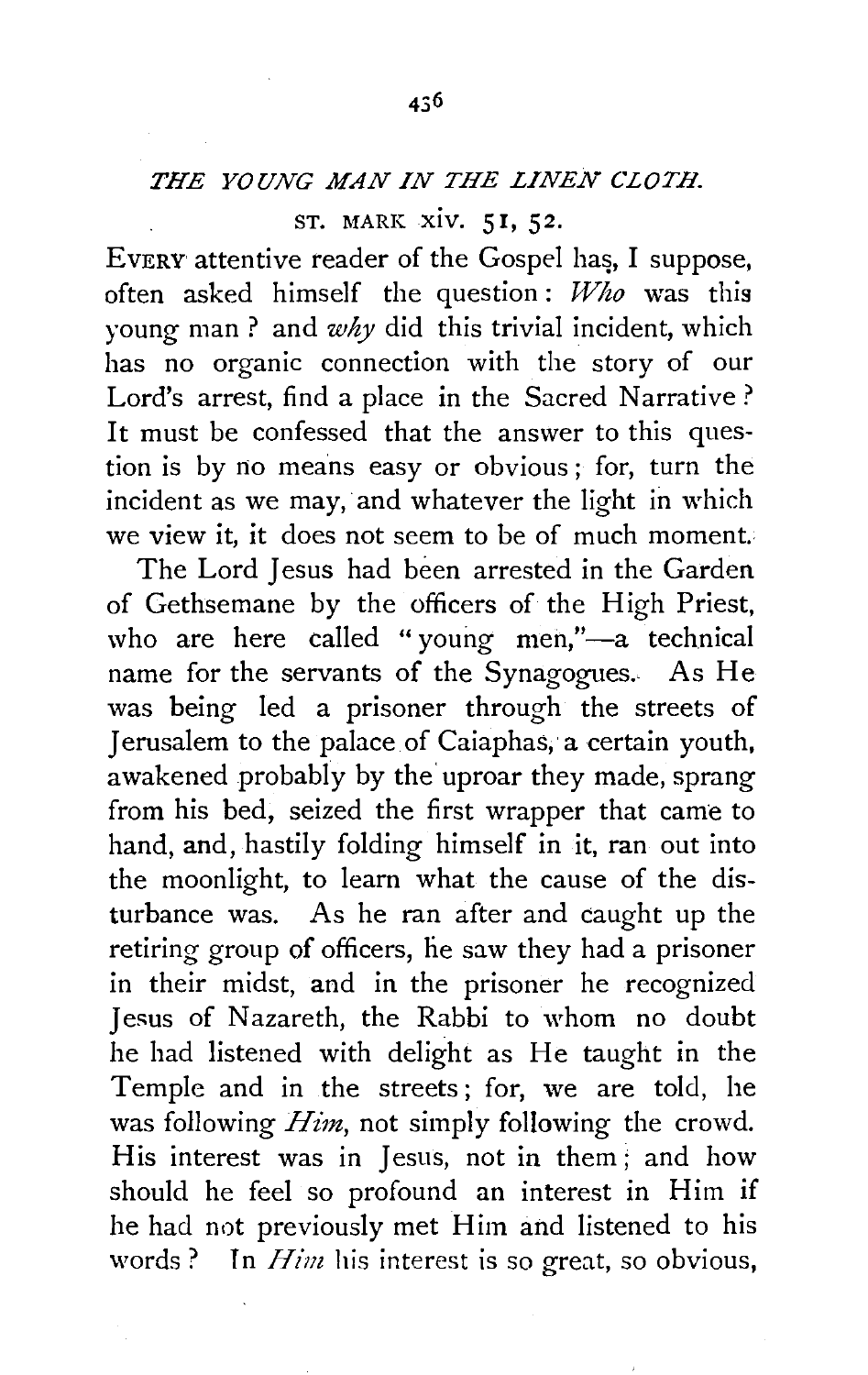that it compels him to remonstrate with the officers who had arrested Him, or to address words of comfort and hope to their Prisoner. For the officers, irritated by his too obvious sympathy with Jesus, lay hold upon him, and are about to arrest him as a follower of the Galilean Rabbi. But for *this* the Young Man is not prepared. He slips out of the linen robe, which they have grasped, and runs back, naked, to the house from which but a few moments before he had run out.

This is the whole of the story. And, as we consider it, we ask once more : *Who* was this Young Man, who comes like a shadow and so departs ? and what is there in this brief incident which renders it worthy of a place in the Sacred Narrative ?

I. In all probability the Young Man was St. Mark himself, the writer of this Gospel: and that for the following reasons :  $(1)$  At least one other of the Evangelists, St. John, when he has to speak of himself, does not name himself, but · speaks of himself in the indefinite way in which "a certain young man" is here introduced to us. So that, if the Young Man were Mark, it might well be that he would not name himself, but give some such indefinite allusion to himself as is here employed.<sup>1</sup> ( 2) What is there in this incident to warrant, or even to account for, its insertion into the Narrative,

<sup>1</sup> There is some reason to believe that each of the four Evangelists has ventured to insert into his Gospel a single shy and reserved hint of his own personality: Matthew, in the Publican whom Jesus called from the receipt of custom; Mark, in the Young Man who left his Sindon in the hands of the guard; Luke, in the Unnamed Disciple who accompanied Cleopas to Emmaus; and John, in the Apostle whom Jesus loved.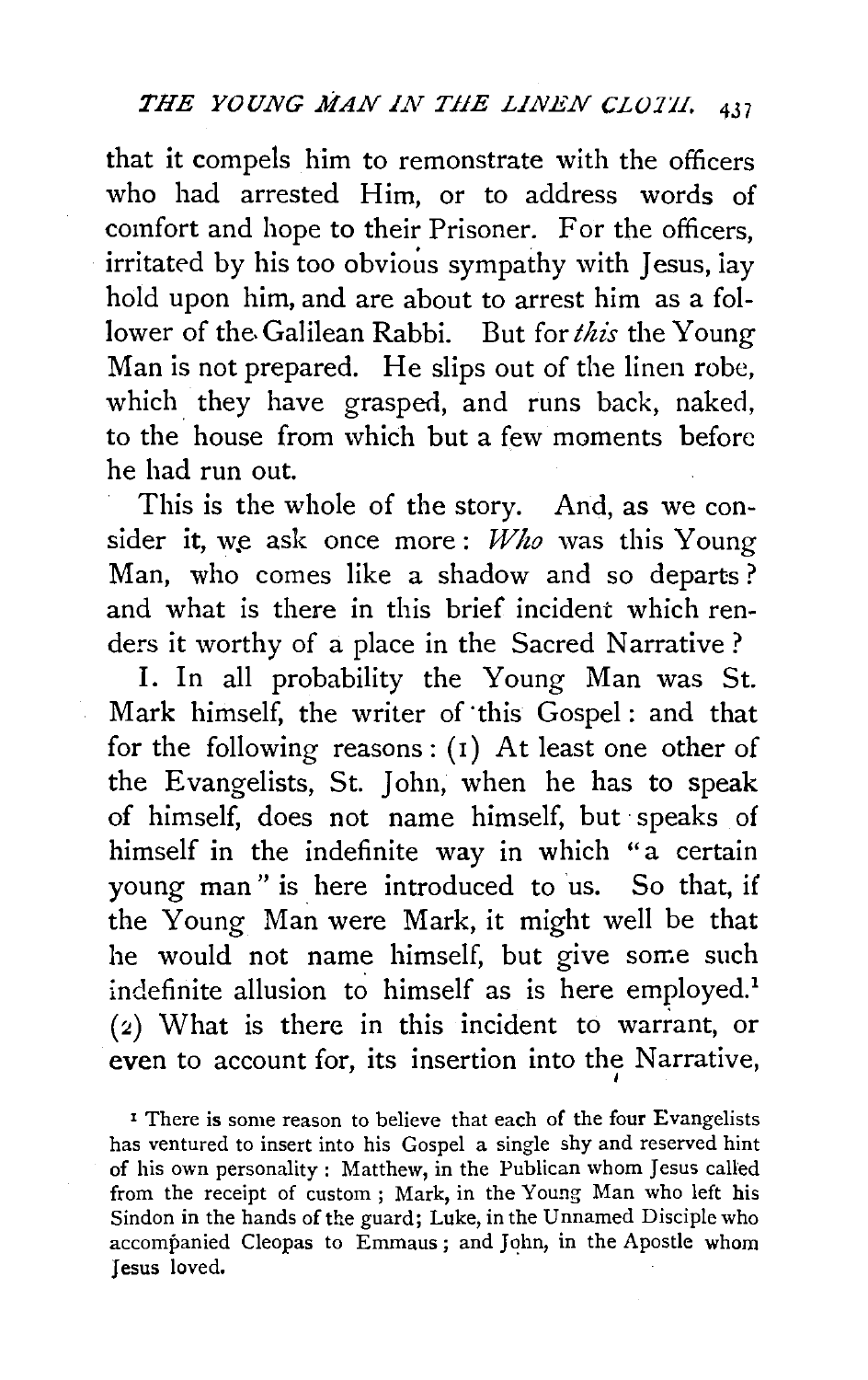unless it be a *personal* interest? It is mentioned in no one of the other Gospels. It has no direct bearing on the story of Christ's arrest and trial. St. Mark omits much else in that story which was of far greater moment, and which the other Evangelists record. Why should he insert this unimportant incident into so brief and compressed a narrative, unless it were of very grave and special importance to him ? If he himself was the young man that sprang up in the dead of the night, and saw Jesus led by the officers to be tried by the High Priest, we can understand with what profound interest he would afterward recall every detail of that incident,<sup>1</sup> and how gladly, when he wrote his Gospel, he would connect himself, though in the most modest and unobtrusive way, with that supreme crisis in the history of his Lord and ours. Whereas, on any other hypothesis, supposing the Young Man to have been any one but himself, we can see no reason, or ·no sufficient reason, why he should pause to narrate so trifling an event.  $(3)$  The minute details crowded into this brief sentence look as if they could only be drawn from personal recollection. As we read it, if at least we read with an alert imagination, we can see the Young Man lying on his pallet ; we can hear the brawl in the street that awakes him ; we see him start up, and snatch at the first covering that comes to hand, cast it hastily about him, run out into the moonlit street, recognize Jesus, and interfere impulsively with the

<sup>&</sup>lt;sup>1</sup> Just as St. John recalls every detail, down to the very hour at which it happened, of the incident which brought him into personal connection with Christ (John i. 35-39).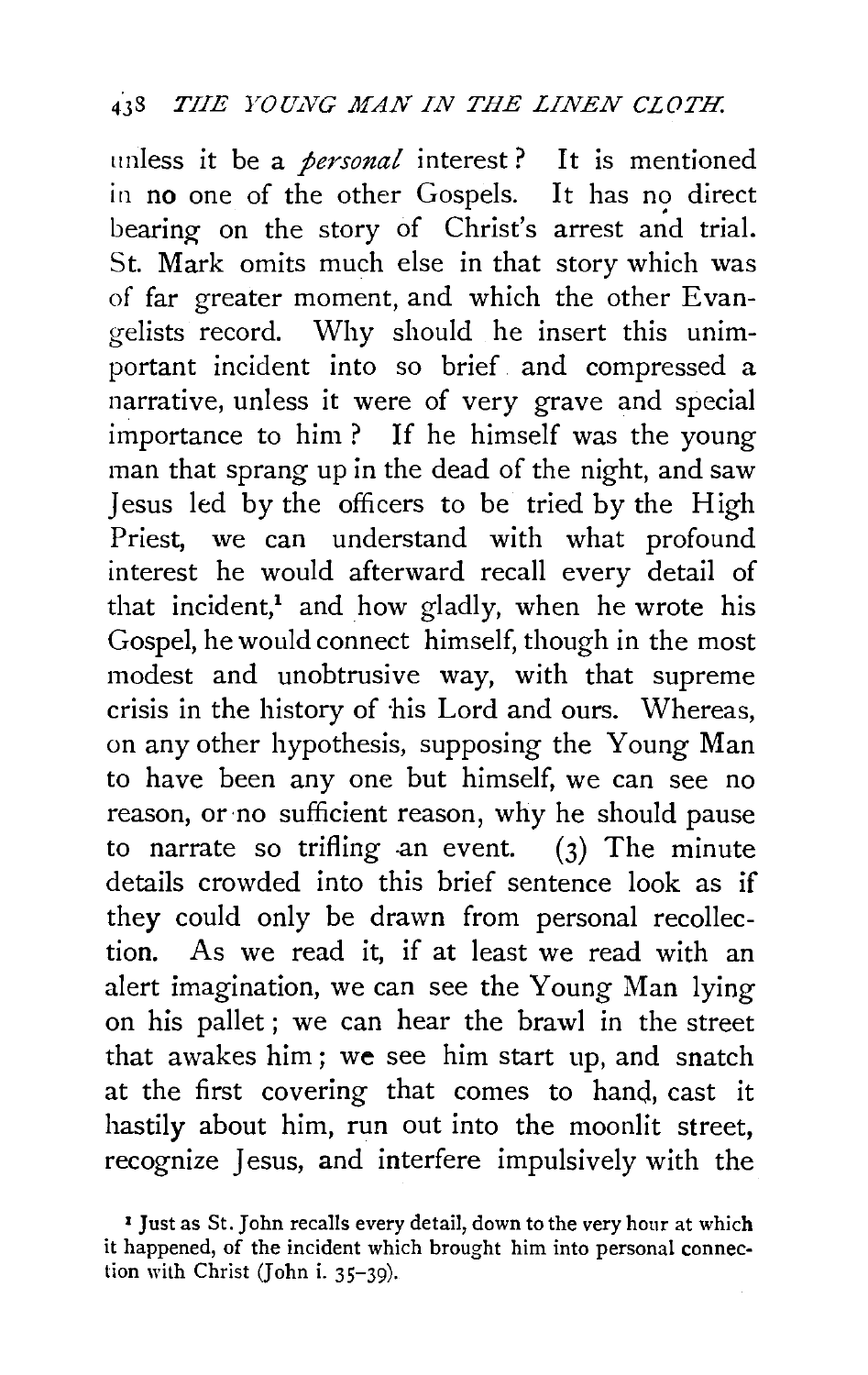officers in the execution of their duty; we see him roused to a sense of his danger as they lay rough hands upon him, and run away, leaving the costly linen robe in their hands. In the Original, even the peculiar character and value of "the linen cloth " is indicated by the term used to describe it. It is called a  $Sindon$  in the Greek; and hence we know that it was one of those fine webs woven in India (Sind), which the ancients held in great esteem, and in which the Jews were wont, if they were rich enough, to wrap their dead when they prepared them for the tomb. I have sometimes wondered whether there was any *prophetic* symbolism in the seeming accident that the Young Man should wrap himself in a *Sindon.* The Lord Jesus was on his way to the cross and the grave, though as yet no official sentence had been pronounced against Him. Was this fine linen web, this costly Indian fabric, which came so strangely and unexpectedly into the hands of his guard, an omen of what that sentence would be ? Any Jew would have set the web aside to be a winding-sheet. Is the winding -sheet · brought into the Sacred Narrative to indicate that Jesus was now about to die ? Be that as it may, it is obvious that the Evangelist crowds an amount of minute detail into these two verses which is in harmony with our , conclusion, that he was speaking of an event which happened to himself. (4) The mother of Mark, as we learn from the Acts of the Apostles (xii. 12), had a house in Jerusalem ; and it has been generally held that St. Mark was a native of this city, and dwelt in it until he became a missionary of the Cross: so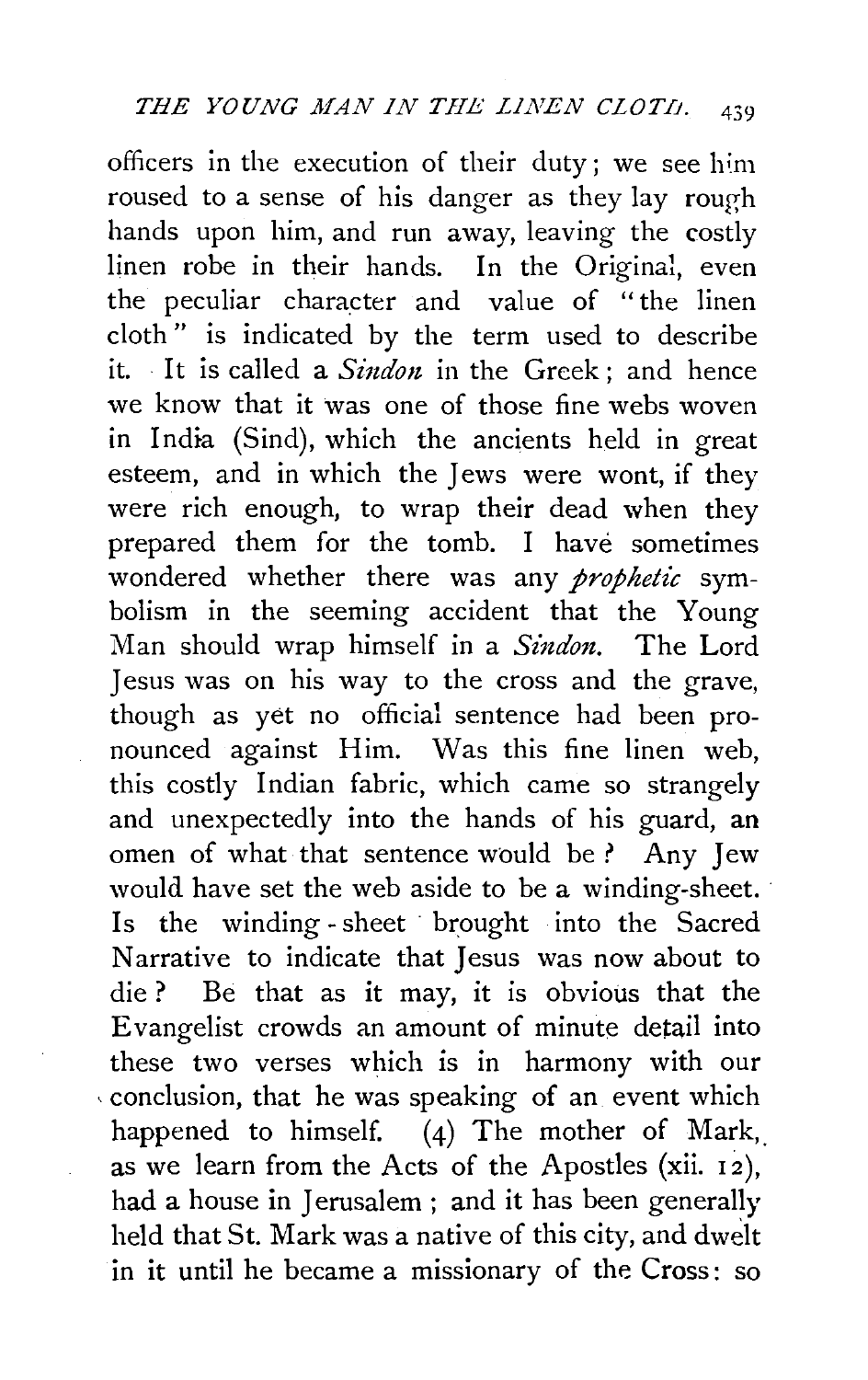that, unlike most of the disciples and friends of j esus, he would be living in Jerusalem, and perhaps in that very street through which Jesus was led on the night of his betrayal. From the fact, moreover, that Mark's mother had a house of her own in the metropolis, ar.d that this house was spacious enough to be the habitual resort of the primitive Church, we infer that she was a woman of some wealth and · consideration; a woman, therefore, in  $\bar{w}$  house a costly Indian fabric, such as the Young Man cast about him, might well lie ready to his hand. (5) Last cf all, it must be mentioned here, though to this point we shall return again, that the impulsive character of this Young Man-soon hot, soon cold, ready to dare all risks at one moment that he may follow Jesus, and ready at the next moment to abandon his sole and costly garment that he may escape the hands of the cfficers--accords entirely with what we know of the character of Mark as depicted by St. Luke.

On these grounds, then, we infer St. Mark himself to have been the Young Man who cast the linen robe about his body that he might follow Jesus, and who left the linen robe in the hands of the guard that he might abandon Jesus in the hour of his sorest need. The inference is at least a probable one ; and henceforth we shall assume it to be true, and speak of the Young Man as Mark-John Mark, the cousin of Barnabas, the " minister " of St. Paul, and the scribe or secretary of St. Peter.

I I. But all Scripture is written for *our* instruction. And, therefore, we now ask :  $Why$  was this incident recorded? What is there in it for us? However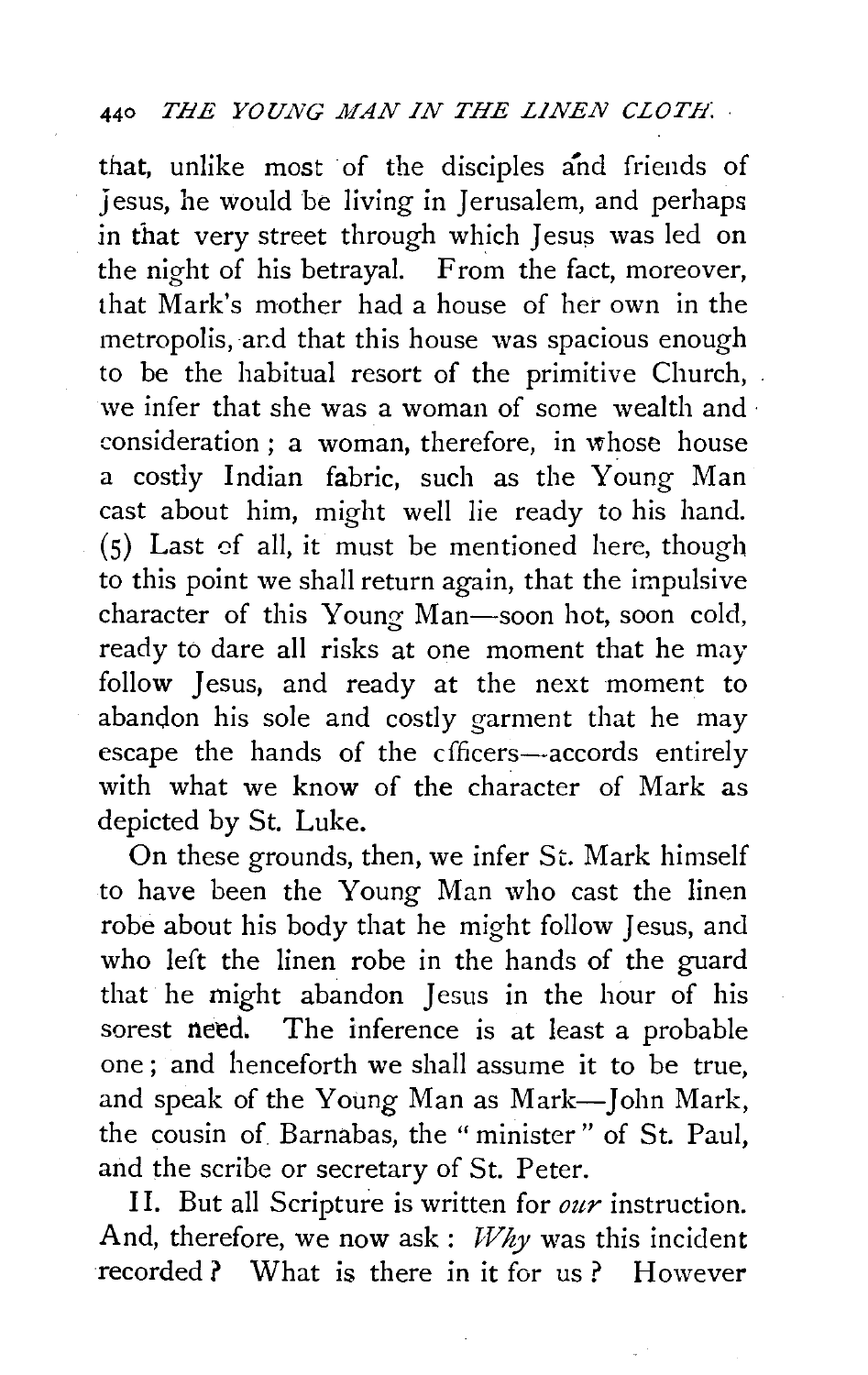deep and personal the interest Mark took in it, we may be sure that he would not have been permitted to insert it in his Gospel, either by St. Peter, from whom he is said to have derived the Gospel which bears his name, or by the Spirit who inspired. St. Peter, if it had no lesson for us and for all men.

What does it teach, then ? It teaches us at least this lesson,—that Christ has room in his service, and a discipline, for warm and impulsive natures; that even for these He can find some duty to discharge some function to fulfil. St. Mark was a man of this kind,—a man who was apt to begin to build without counting the cost. He was of an eager, sensitive, and impressible temperament, as the graphic touches which abound in his Gospel indicate; but, like most persons of this sensitive impulsive temperament, he was fickle and unsteadfast. Probably his imagination was very keen and active, as in such cases it often is ; and painted the beauty and heroism of a certain line of conduct very brightly, but painted just as darkly the terrors of the conflict which to pursue such a line of conduct would involve. And thus he would be easily moved to undertake enterprises which he was not strong enough to carry through. For, see, he is drawn to Christ in the hour of his greatest sorrow and peril. It seems intolerable that he should hold back from the Teacher who had touched hi; heart when that Teacher, abandoned by his disciples, was being led away to judgment. And as he resolved to follow Him, and to interpose on his behalf, no doubt Mark would feel that he was doing a fine action, an action that would win him honour and esteem. But no sooner are the rough hands of the

VOL. I.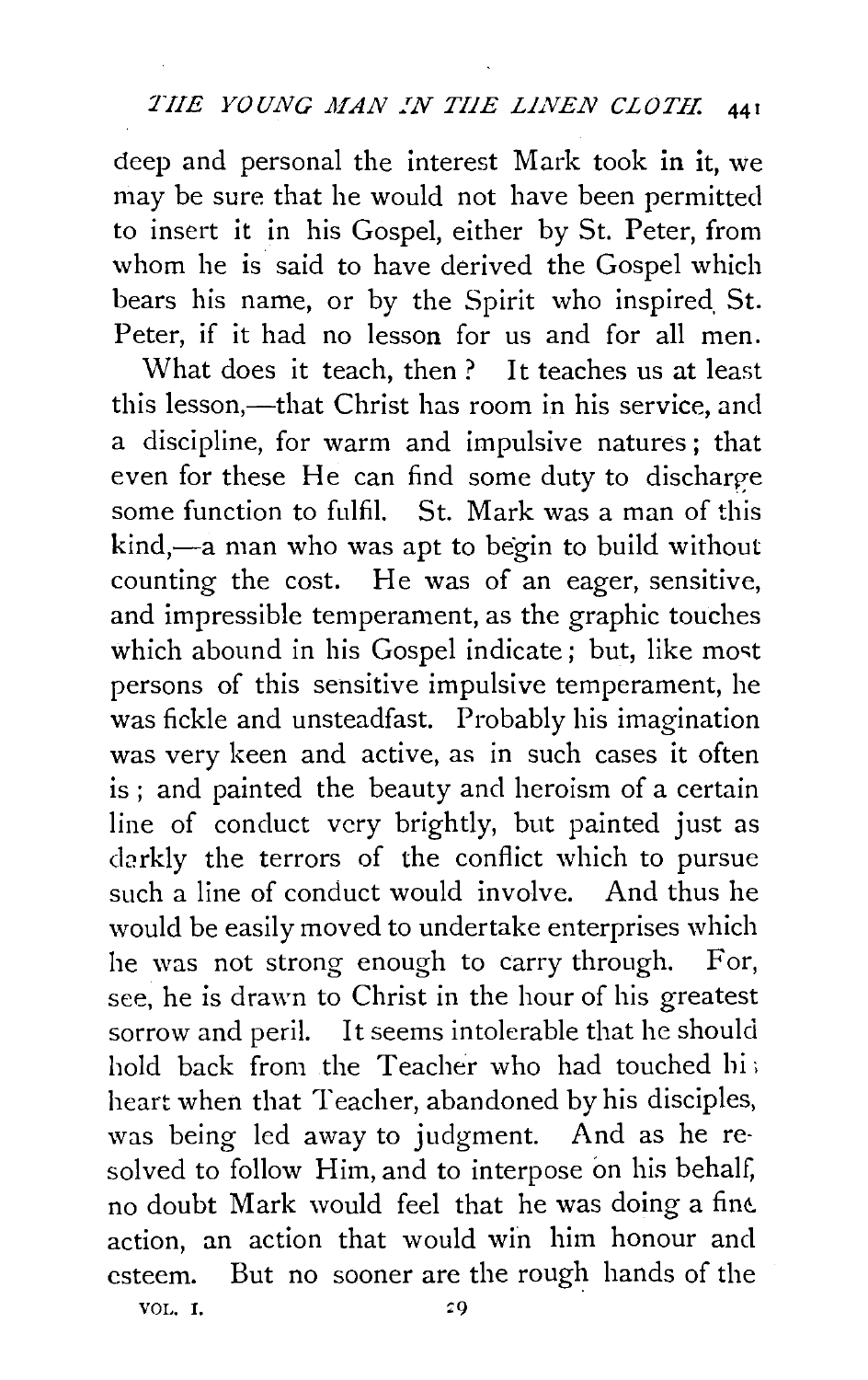Guard laid upon him than he feels, quite as keenly, to what lengths the priests are likely to go in their hatred of the Nazarene, what shame and pain he must suffer should he remain true to Him, and what his mother must endure if he, Mark, should lose his freedom, or even his warm young life, in a mere fit of enthusiasm. For we must remember that as yet Mark was not an avowed disciple of Christ. Doubtless he knew something, perhaps he knew much, of Him ; but he had not joined himself to the little company of those who knew Him to be the Son of God and the Saviour of the world. His name is nowhere given in the lists of the earlier disciples\_. In his First Epistle<sup>1</sup> St. Peter calls him, "Mark, my *son;"* and, according to a frequent New Testament usage, the phrase probably implies that Mark was a convert of Peter's, that, after the death of Jesus, he was won to faith in Him by the ministry of the Apostle. So that it was not the loyalty of an avowed disciple which moved him, on the night of the betrayal, to spring from his bed and follow Jesus. It was simply the fine impulse, which constrains men of a sensitive and quickly-kindled temperament, to side at all odds with oppressed innocence, to stand up for a righteous man wrongfully entreated; and we cannot much wonder that such an impulse was not strong and steadfast enough to enable him to face danger and shame and death. It is hard for young men to see that they must often lose their life in order that they may find- it; that they must often sacrifice ease, often risk all and lose much, in order that they may rise into a noble and godly life. And

1 I Pet. v. 13.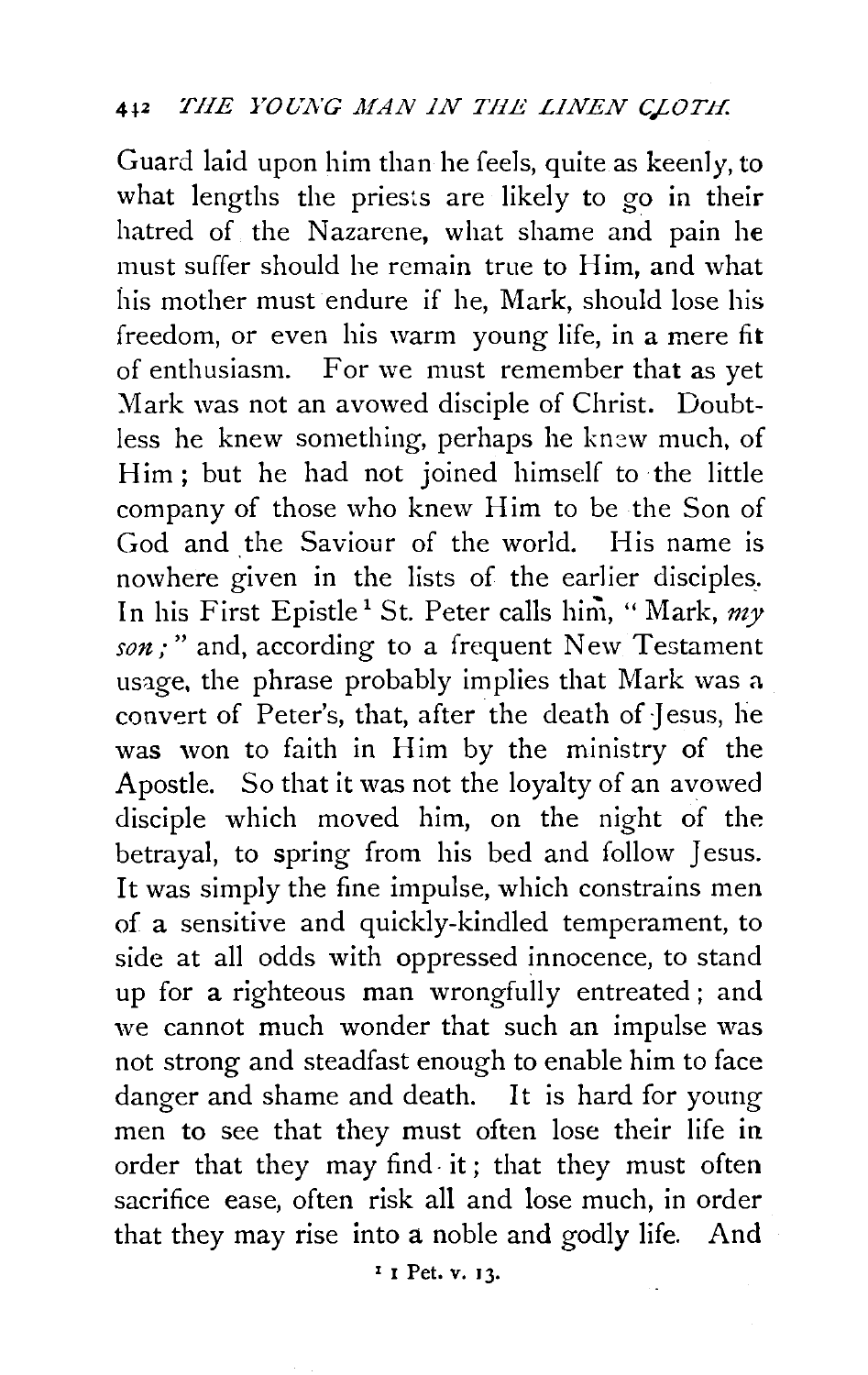it . is especially hard for men of an imaginative and impulsive temperament to endure with steadfast patience the poor and sordid .and painful realities which they must encounter if they would act out and carry through the fine impulses and resolves which rise within their souls.

And indeed, as has been already hinted, St. Mark, even when he had grown older and was an avowed servant of Christ, betrayed the same infirmity, the same unsteadfast poise of spirit between conflicting impulses, the same sensitive apprehension of the. lions that lurk in the path of devotion to any great: cause, He started with Paul and Barnabas on their first missionary journey, just as he rose from his bed<sup>\*</sup> to follow Christ to the hall of judgment through the· streets of Jerusalem ; but just as he forsook Christ when the officers laid their rude grasp on Him, so also he abandoned Paul and Barnabas before their work was well begun.<sup>1</sup> His motive for abandoning them was the very motive which led him to abandon Christthe fear of harm and loss. Matthew Henry quaintly and pithily remarks on his defection from the Apostolic mission : " Either he did not like the work, *or he wanted to go and see his mother."* But that is not\_ the whole truth. When he left them, Paul and Barnabas were about to plunge into the wild mountains of Asia Minor, to encounter "perils of rivers and perils of robbers" among the lawless and marauding highland clans. Mark did not like the prospect. And so, just as they were about to face their gravest perils, and to win their greatest successes, he forsook *them-deserted* them, as St. Paul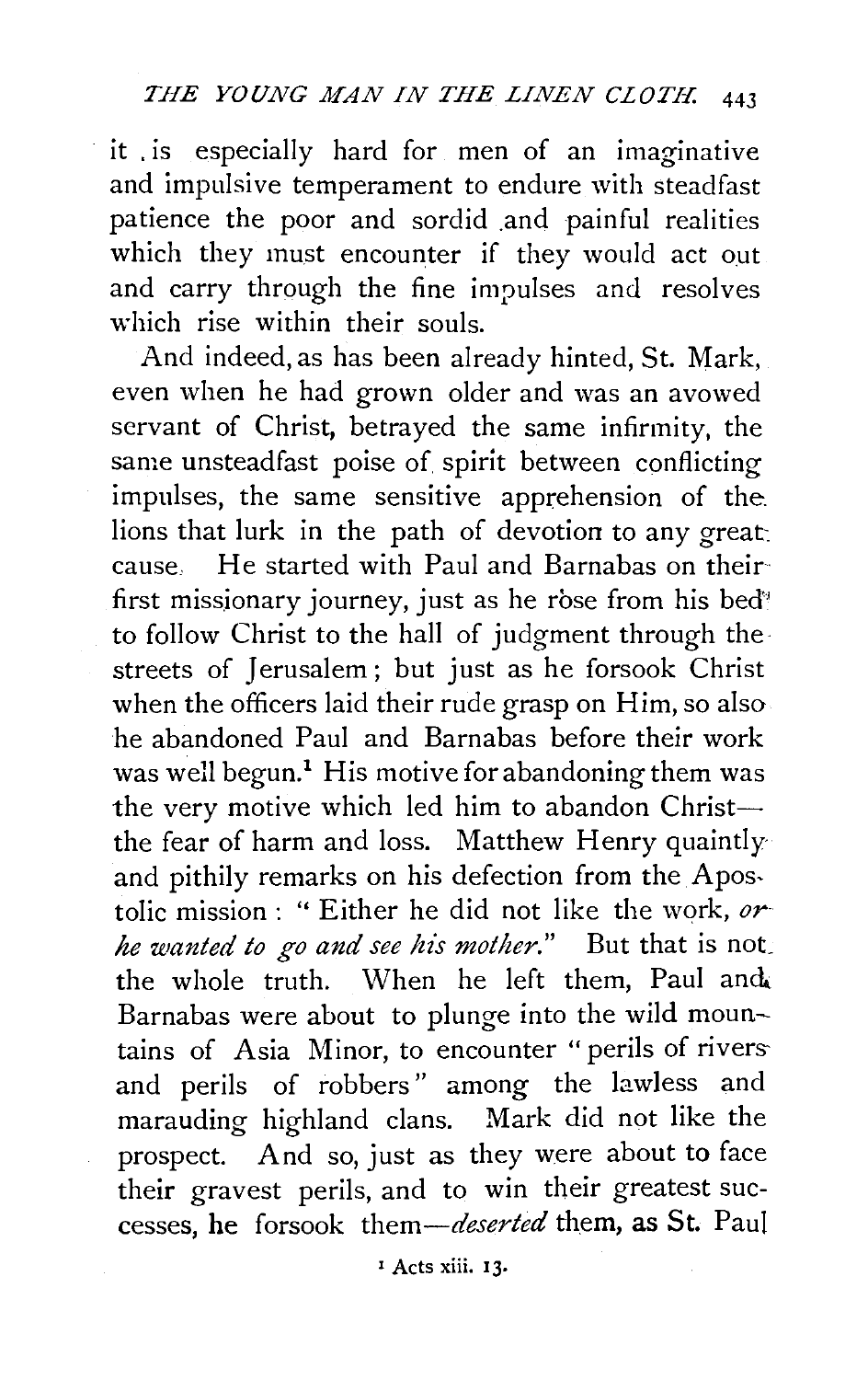indignantly maintained-and returned to his mother's comfortable house in Jerusalem.

Yet even for this. impulsive and inconstant man there was, not only room, but an appropriate discipline in the service of Christ. It would take too long to trace out the several processes of discipline by which he was brought to a firm and steadfast loyalty. It will be enough for our present purpose if we remember that in after years, though St. Paul long distrusted him and refused to work with him, he fully regained the confidence of the great Apostle of the Gentiles. In his later Epistles<sup>1</sup> St. Paul speaks of Mark as " a fellow-worker in the kingdom -of God," and as " a comfort to himself;" and in his very last Letter<sup>2</sup> he describes him as being "profitable to him in the ministry." We may be sure, therefore, that this man, once so impulsive, so unreliable, so driven by contrary winds and tossed, became, by the teaching and grace of Christ, a brave and single-hearted servant of the Lord whose service he had more than once abandoned.

We may be sure, too, that for us also, however weak, unstable, imperfect we may have shewn ourselves to be, there is a place in the kingdom of Christ, if only we care to take it, and a discipline by which we may be fitted for that place, if only we will accept it. There is nothing, I suppose, which we lament more than our unsteadfastness to our own best resolves, nothing that we recall with deeper regret than the constant infidelities into which we are betrayed by the warring impulses that stir within us. At times we are moved, and that

 $1^{\circ}$  Col. iv. 10.  $2^{\circ}$  2 Tim. iv. 11.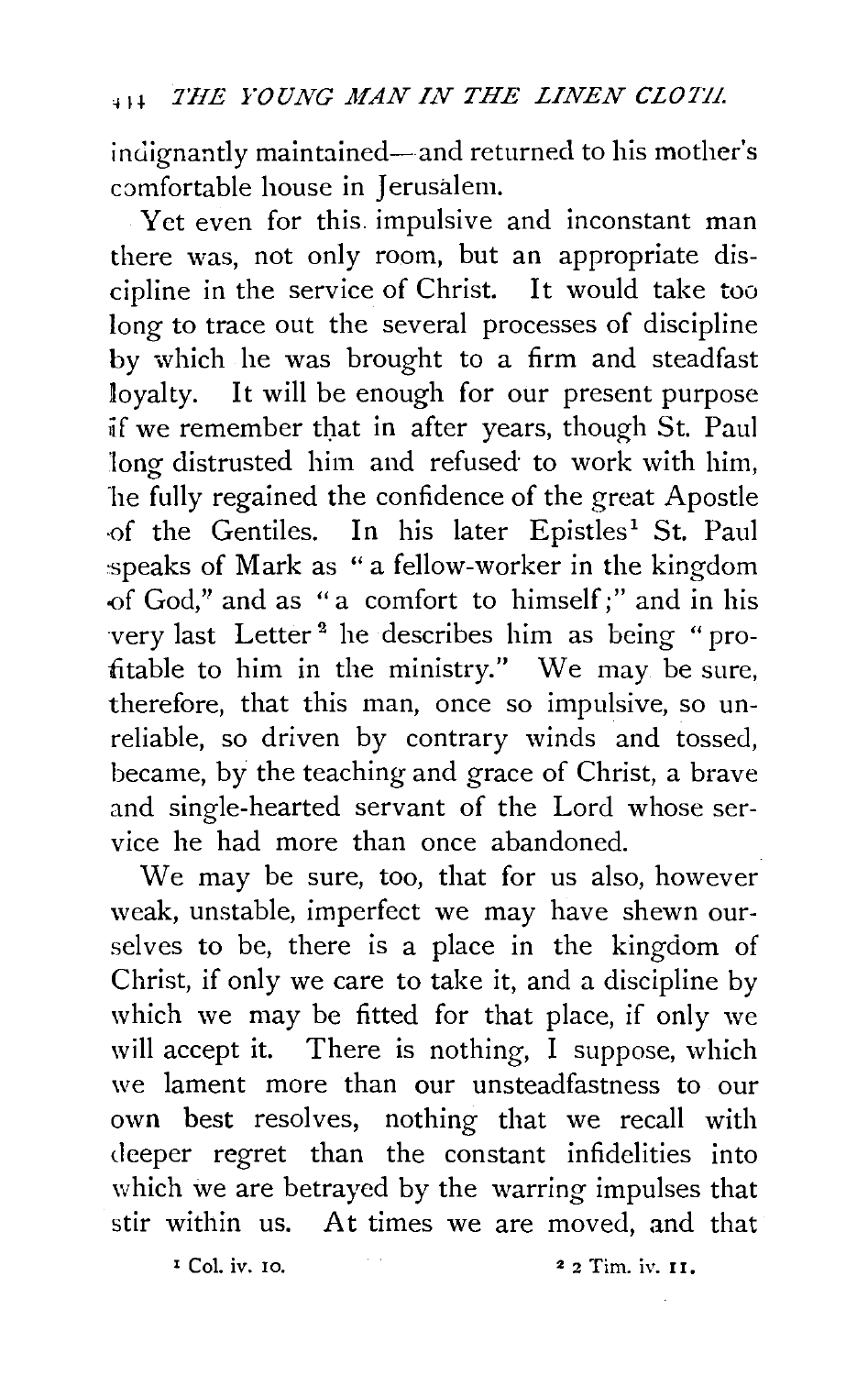quite sincerely, to the resolve that henceforth we will set ourselves with our whole heart to the service of God and man : that our lives shall no longer be a base and timid compromise between the dictates of conscience and the opinions of men or the allurements of the senses : that we will live for the unseen and the eternal rather than for the things which are seen and temporal. Yet how soon, and before what slight temptations, do we permit these resolves to be overborne ! how easily are we distracted from them by the cares of business, or enticed from them by desires which have no root save in our sensual appetites and that do not stretch beyond the bounds of times! As we recall the past, we cannot but see that our lives have not flowed on in a single steady current to an eternal goal; that they have been broken into many, and even into adverse, currents, some flowing in one direction, some in another, most of them losing themselves in mere marshes and bogs, instead of carrying health and fertility along their appointed course. We are conscious that unity has been wanting to our lives, so that they will not have left one, and that a strong and good, impression on the world, but many broken and even contradictory impressions. Our influence, as we readily acknowledge, has not been wholly good; it has not always helped to foster all the good growths springing up around us ; it has told almost as often and as much for evil as for good. Those who have dealings with us in our daily business,-what have. they learned from us, what lessons of integrity, generosity, self-control, godliness ? Have we not often done as much to lower, as to raise, their